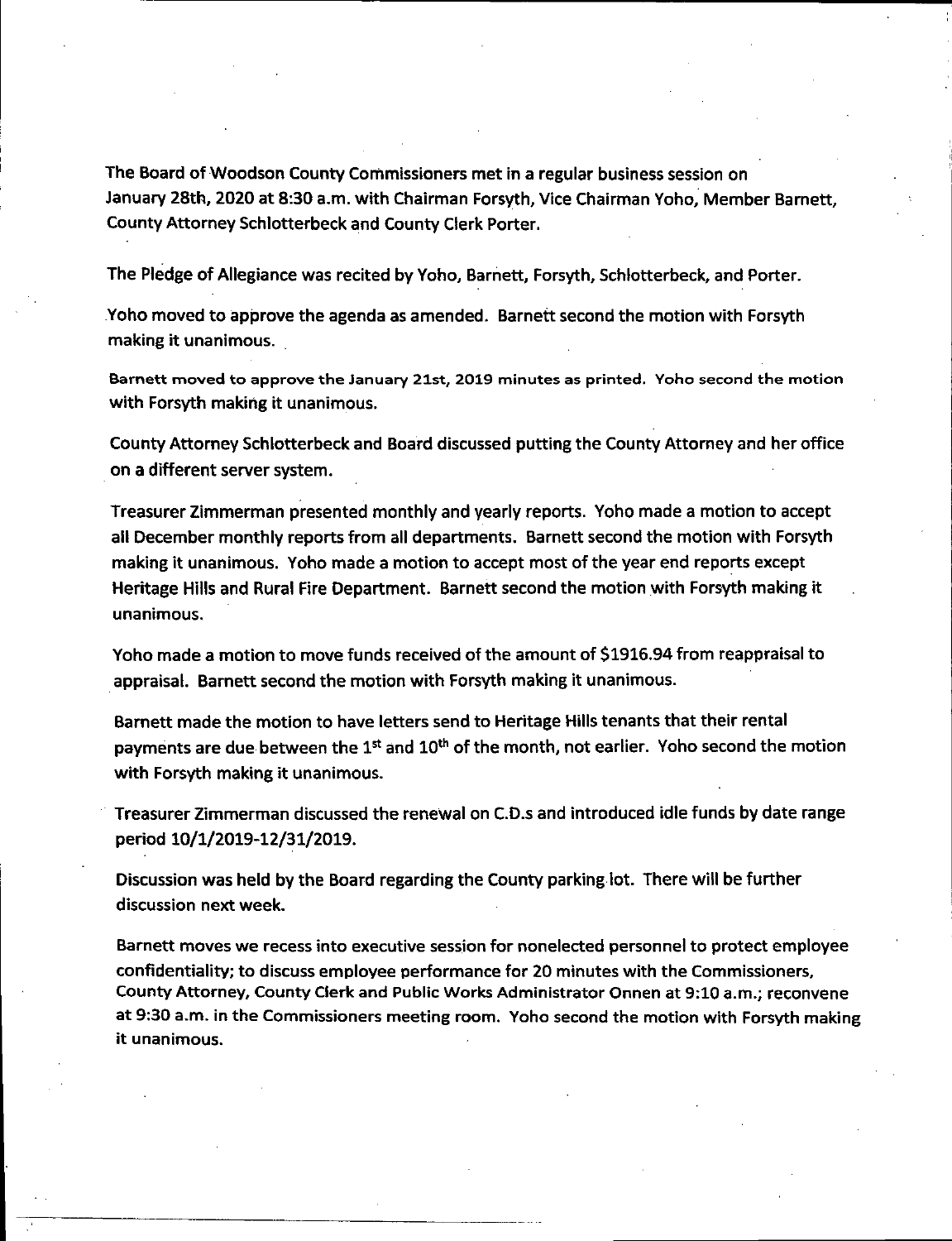Public Works Administrator Onnen presented weekly reports. Onnen discussed road conditions and he is working on GPs for vehicles. Yoho made the motion to accept CIC contract for Road and Bridge for the amount of \$1,080.00. Barnett second the motion with Forsyth making it unanimous.

Transfer Station Supervisor McCormick reported to the Board he is down by one employee and it was suggested he puts help wanted ads in the Yates Center and lola newspapers. McCormick did get confirmation from the insurance company to go ahead and get the 2003 Chevrolet *%* ton truck fixed. Board members suggested to McCormick he needs to park vehicle in a different location out at the Transfer Station.

<sup>J</sup> J. Edwards representing WOCO Revitalization presented to the Board an up date on the organization. The Committee has <sup>a</sup> Kansas Pride Grant to build cedar benches for the sidewalk around the square in front of the business stores. There will be four benches built. Edwards also spoke about the following programs/grants and the different opportunities of grants and the avenues to use those funds: BCBS/Pathways Grant, the Pride Program, KS Extension First Impression Program, and the Proposal Land Bank Program.

Joshua Sapp representative with Health insurance Heartland Benefits Group met with the Board and presented health care program that the company offers.

The Board recessed for a break at 10:38 a.m.

The Board came back into session at 10:43 a.m. with all members present.

Yoho made the motion to accept the yearly Heritage Hills reports. Barnett second the motion with Forsyth making it unanimous.

Barnett made the motion to accept Treasurer Zimmerman to purchase four Kodak scanners for the total amount of \$2,600.00. Yoho second the motion with Forsyth making it unanimous.

Yoho made the motion to have the Chairman sign and accept Resolution 20-03, finding the property located at 574 105<sup>th</sup> highway, Toronto, Kansas to be a nuisance property. Forsyth second the motion with Barnett making It unanimous.

Forsyth made the motion pertaining to Resolution 20-03 regarding the Andy Watts property, a letter to be signed by the Chairman that will be sent to Mr. Watts which includes the following items removed on the property: trash, tires, furniture, inoperable vehicles ,inoperable appliances, air-conditioners, lawn mowers, bedding/mattresses, scrap metal and wooden pallets. Yoho second the motion with Barnett making it unanimous.